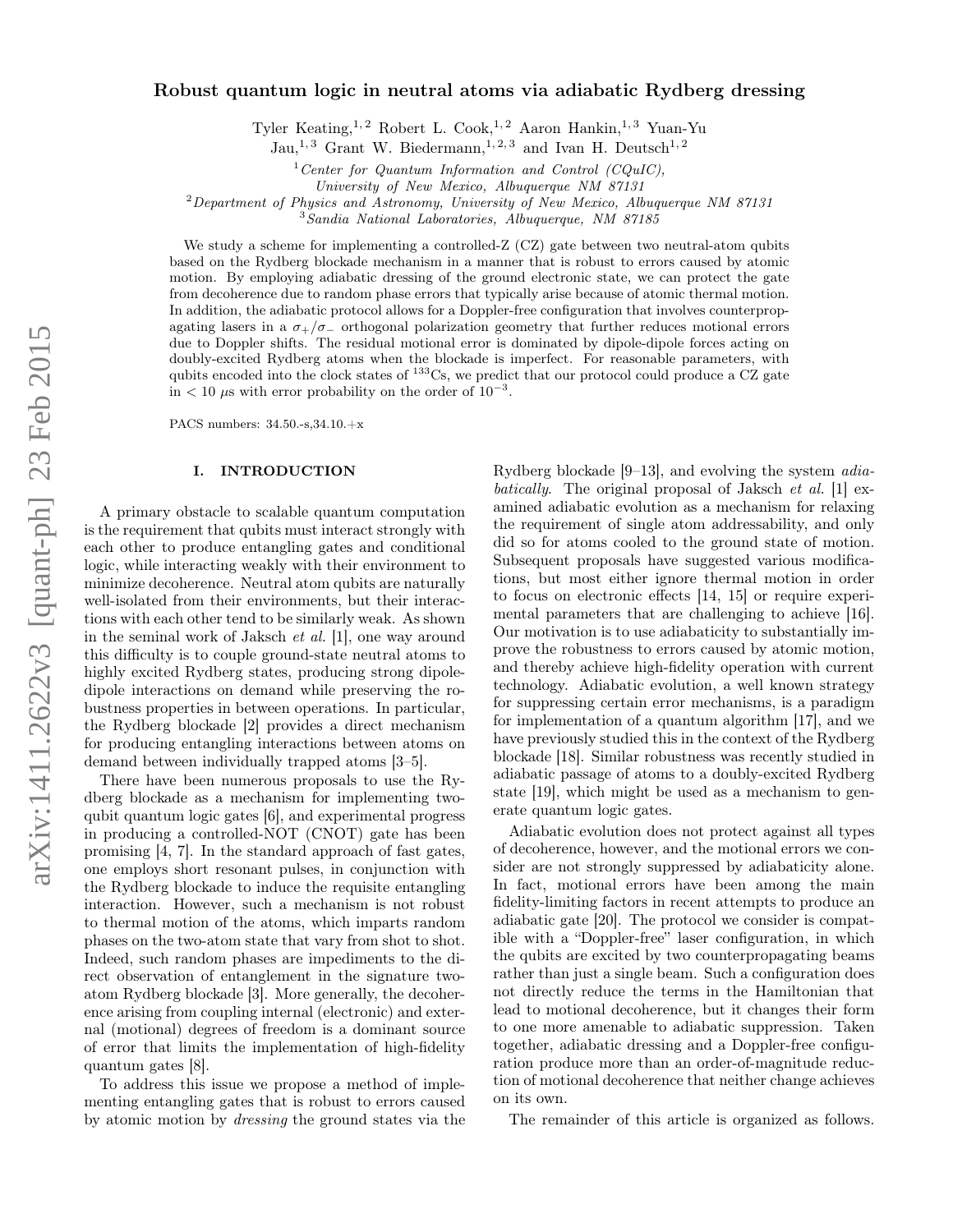In Sec. II we describe the dressed Rydberg blockade and describe a protocol to perform a controlled-Z gate adiabatically via this interaction. In Sec. III we examine the errors arising from atomic motion, including both singlequbit errors due to thermal motion and two-qubit errors due to imperfect Rydberg blockade. Among these errors, we identify the Doppler shift as a primary obstacle to achieving high gate fidelities, and show how it can be suppressed using a Doppler-free configuration with counterpropagating lasers. In Sec. IV, we numerically simulate the performance of such a gate with realistic experimental parameters and find that error probabilities on the order of  $10^{-3}$  should be possible. Finally, we offer some concluding remarks in Sec. V.

#### II. IMPLEMENTING A CZ GATE

### A. The Dressed-Blockade Interaction

For concreteness, we consider qubits encoded in single <sup>133</sup>Cs atoms, individually trapped in tightly focused optical tweezers, with a typical separation of 5-10 microns (see Fig. 1). Qubits are encoded in the magnetically insensitive "clock" states,  $|0\rangle \equiv |6S_{1/2}; F = 4, M_F = 0\rangle$  and  $|1\rangle \equiv |6S_{1/2}; F = 3, M_F = 0\rangle$ . We consider direct excitation to a high-lying Rydberg level,  $|r\rangle \equiv |84P_{3/2}; M_J\rangle$  by a single exciting laser at  $\lambda_L \approx 319$  nm in the absence of the trap which is turned off during the duration of the interaction so the atoms undergo ballistic motion [\[5\]](#page-8-3). In the absence of the dipole-dipole interaction, each atom (labeled  $i = a, b$ ) interacts with a laser propagating on the interatomic z axis. The Hamiltonian individually governing the dynamics of the two atoms is (in the two-level, rotating wave approximation,  $\hbar = 1$ ,

<span id="page-1-3"></span>
$$
H_i = \frac{p_i^2}{2m} - \Delta |r\rangle_i \langle r| + \frac{\Omega}{2} (e^{ik_L z_i} |r\rangle_i \langle 0| + e^{-ik_L z_i} |0\rangle_i \langle r|).
$$
\n(1)

When including the dipole-dipole interaction of atoms in the Rydberg states, the two-atom Hamiltonian takes the form,

<span id="page-1-0"></span>
$$
H = H_a \otimes 1 + 1 \otimes H_b + V_{dd}(z_b - z_a)|rr\rangle\langle rr|, \qquad (2)
$$

where  $V_{dd}(z)$  is the dipole-dipole potential for two atoms excited to the Rydberg state. This form of the interaction energy is approximately correct for atoms separated by a large enough distance such that the interaction is perturbative when compared to the splitting of the atomic Rydberg levels (e.g., in the van der Waals regime). For more closely spaced atoms, the electrostatic forces will strongly mix many atomic orbitals into molecular-type orbitals, so that the double excitation is no longer of the form  $|rr\rangle\langle rr|$ , for a single Rydberg level [\[21\]](#page-8-17). Nevertheless, as long as the blockade is strong, we can obtain the essential physics by considering only one doubly-excited state with a given dipole-dipole potential.

The position dependent phases  $\exp(\pm i k_L z_i)$  associated with photon recoil can be removed from the Hamiltonian by moving to a frame where a Rydberg excited atom is moving with a velocity  $v = -k_L/m$  with respect to the lab frame, yielding,

$$
H_i \Rightarrow \frac{p_i^2}{2m} - \left(\Delta - \frac{k_L p_i}{m}\right)|r\rangle_i\langle r| + \frac{\Omega}{2}(|r\rangle_i\langle 0| + |0\rangle_i\langle r|).\tag{3}
$$

Here we have absorbed the constant recoil energy into the standard definition of the detuning,  $\Delta \to \Delta - k_L^2/2m$ , and see explicitly the Doppler shift,  $k_L p_i/m$ . The single atom laser induced light shift (LS) on the ground state at zero momentum is  $\Delta E_{LS}^{(1)} = \frac{1}{2} \left( -\Delta + \text{sign}(\Delta) \sqrt{\Delta^2 + \Omega^2} \right)$ 

As the interaction is only a function of the relative atomic distance, it is useful to express the Hamiltonian in terms of the center-of-mass  ${\bf P}_{cm} = {\bf p}_a + {\bf p}_b$  and relative  $\mathbf{p}_{rel} = (\mathbf{p}_b - \mathbf{p}_a)/2$  momentum coordinates. In addition, the laser field only couples the logical state  $|00\rangle$  to a symmetric superposition of one excited and one ground state atom. Defining the bright and dark √ states of this two-atom system,  $|B\rangle \equiv (|r0\rangle + |0r\rangle)/\sqrt{2}$ and  $|D\rangle \equiv (|r0\rangle - |0r\rangle)/\sqrt{2}$ , Eq. [\(2\)](#page-1-0) can be rewritten as

<span id="page-1-1"></span>
$$
H \approx H_0 + H_1,
$$
  
\n
$$
H_0 = -\Delta \left( |B\rangle\langle B| + |D\rangle\langle D| \right) - \left( 2\Delta - V_{dd}(\bar{z}) \right) |rr\rangle\langle rr|
$$
  
\n
$$
+ \frac{\sqrt{2}\Omega}{2} \left( |B\rangle\langle 00| + |00\rangle\langle B| + |rr\rangle\langle B| + |B\rangle\langle rr| \right),
$$
  
\n
$$
H_1 = T + V_{grad} + V_{Dop}.
$$
\n(4)

Written in this form,  $H_0$  is the "frozen atom" model including only the internal state dynamics, that show mcluding only the internal state dynamics, that show<br>the usual  $\sqrt{2}\Omega$  Rabi flopping between the double-ground  $|00\rangle$ , single-Rydberg bright  $|B\rangle$ , and double Rydberg  $|rr\rangle$ states. The blockade energy is taken at the mean atomic separation  $\bar{z}$ .  $H_1$  accounts for the effects of atomic motion according to

<span id="page-1-2"></span>
$$
T \equiv \frac{P_{cm}^2}{4m} + \frac{p_{rel}^2}{m},
$$
  
\n
$$
V_{grad} \equiv \frac{dV_{dd}}{dz} \Big|_{z} (z - \bar{z}) |rr\rangle \langle rr|, \text{ and},
$$
  
\n
$$
V_{Dop} \equiv \frac{k_L P_{cm}}{2m} (|B\rangle\langle B| + |D\rangle\langle D| + 2|rr\rangle\langle rr|)
$$
  
\n
$$
- \frac{k_L P_{rel}}{m} (|B\rangle\langle D| + |D\rangle\langle B|).
$$
\n(5)

 $T$  is the kinetic energy; this term does not entangle internal and external degrees of freedom and thus is unimportant in the perturbation to the logic gate.  $V_{grad}$  accounts for the interatomic forces due to the local gradient of the dipole-dipole potential for the doubly-excited Rydberg state and results from linearizing  $V_{dd}$  about the point  $z = \bar{z}$ .  $V_{Dop}$  describes the effect of the Doppler shift. This includes a term diagonal in the  $\{|B\rangle, |D\rangle\}$  basis that depends on the center of mass momentum. The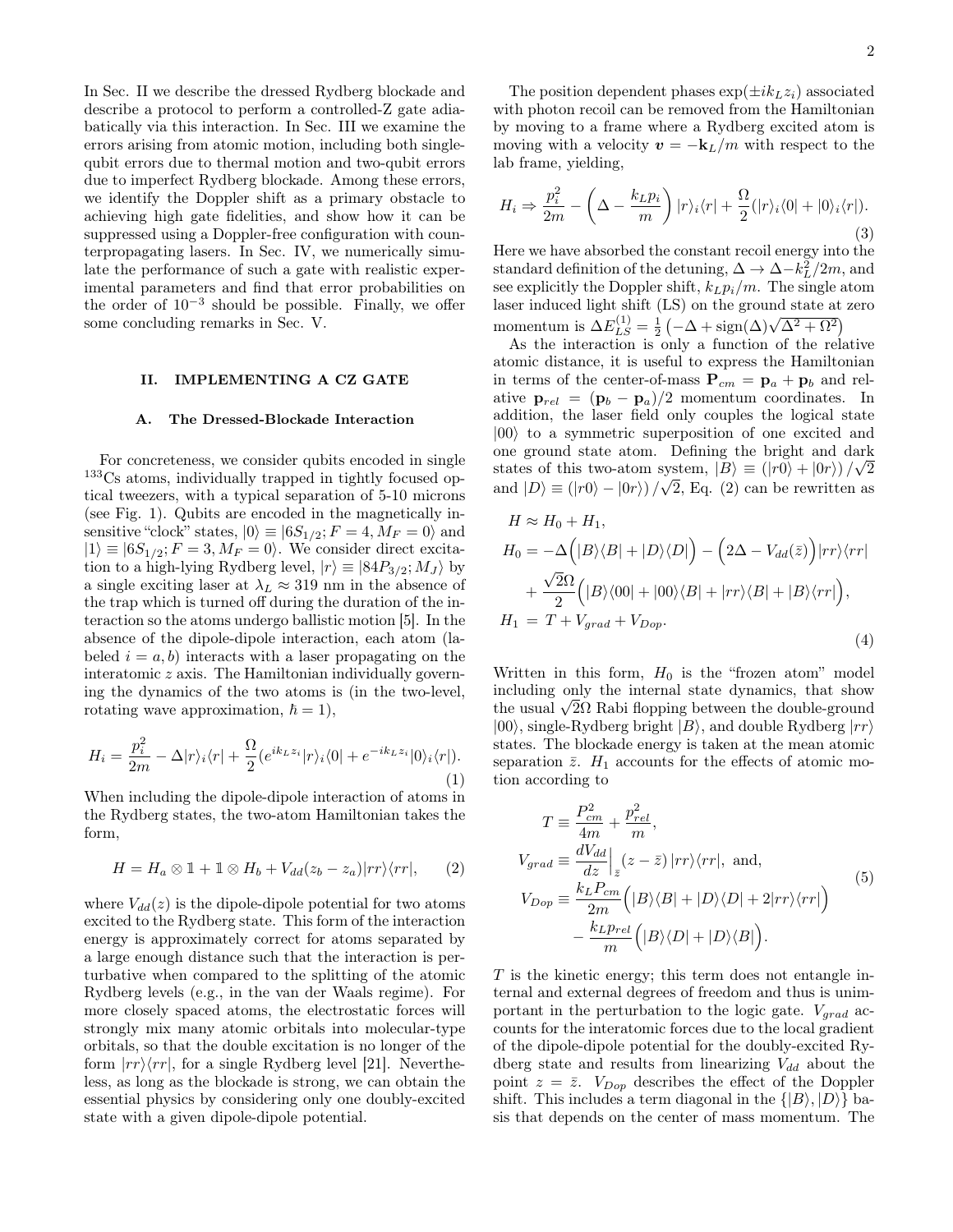

<span id="page-2-0"></span>Figure 1. (Color online) (a) Schematic for the CPHASE gate. Two cesium atoms are trapped and cooled in dipole traps, several  $\mu$ m apart. During the CPHASE gate, the trapping lasers are turned off and the atoms are illuminated by a 319 nm Rydberg laser. A bias magnetic field ensures that the laser's propagation axis coincides with the atomic quantization axis. (b) In each atom, the logical- $|0\rangle$  state is coupled to a  $|84P_{3/2}; M_J\rangle$  Rydberg state. The coupling laser has Rabi rate  $\Omega$  and detuning from atomic resonance  $\Delta_0$ , with a momentum-dependent Doppler shift  $\delta_D \equiv k_l p/m$ . (c) In the two-atom basis,  $|00\rangle$  is coupled to the bright state  $|B\rangle$ , again with base detuning  $\Delta_0$  and Doppler shift  $\delta_D$ . Excitation to  $|rr\rangle$  is blockaded by the dipole-dipole interaction  $V_{dd}$ . Atomic motion further couples  $|B\rangle$  to a dark state,  $|D\rangle$ , outside the ideal blockade subspace.

off-diagonal terms in  $V_{Dop}$  account for the coupling between bright and dark states due to the relative motion of the atoms, familiar in studies of coherent population trapping [\[22\]](#page-8-18). This term leads to random phases induced by thermal motion that cause errors and reduce the entangling action of the interaction.

The eigenstates of  $H_0$  are completely decoupled from the motional degrees of freedom and define the adiabatic basis. The problem can be simply diagonalized; the general case has been studied in [\[10\]](#page-8-19). In a strongly blockaded regime,  $|V_{dd}(\bar{z})| \gg |\Delta|, \Omega$ , excitation to the doublyexcited state  $|rr\rangle$  is suppressed by a factor of order  $(V_{dd})^2/(\Omega^2 + \Delta^2)$ . The ground state  $|00\rangle$  and the entangled bright state  $|B\rangle$  form an effective two-level system, and coupling to  $|rr\rangle$  can be treated as a perturbation. The two-atom ground-state light-shift energy is then ap-The two-atom ground-state ngm-smit energy is then approximately,  $E_{LS}^{(2)} \approx \frac{1}{2} \left( -\Delta + \text{sign}(\Delta) \sqrt{\Delta^2 + 2\Omega^2} \right)$  [\[10\]](#page-8-19). The effective atomic interaction strength  $J$  is the difference between the two-atom light shift and that for two atoms in the absence of the dipole-dipole force,  $J \equiv E_{LS}^{(2)} - 2E_{LS}^{(1)}$ . For weak dressing,  $\Omega \ll |\Delta|$ ,  $J \approx -\Omega^4/(8\Delta^3)$ . As we will see, however, the regime of the highest fidelity operation occurs for strong dressing, close to equal superpositions of ground and bright states. In our previous analysis, we found  $J/2\pi = 500$ kHz to be experimentally feasible [\[18\]](#page-8-14).

### B. The CZ Gate Protocol

Given an interaction of this form, it is straightforward to produce a two-qubit logic gate in a manner analogous to Jaksch et al. [\[1\]](#page-8-0). Adiabatically increasing the Rydberg laser power while decreasing the detuning creates the coupling,  $J(t)$ . Concurrently, the instantaneous ground state of  $H_0$  evolves from the bare  $|00\rangle$  state into a "dressed" state with some admixture of Rydberg charac-

ter,  $|00\rangle = c_0|00\rangle + c_B|B\rangle + c_{rr}|rr\rangle$ , where the coefficients  $c_0, c_B,$  and  $c_r$  depend on the time-dependent parameters  $\Delta(t)$  and  $\Omega(t)$ , as well as the static blockade  $V_{dd}(\bar{z})$ . Perfect adiabatic state transfer is ensured by satisfying the adiabatic condition,  $| \langle e | \frac{d}{dt} H_0 | \widetilde{00} \rangle | \ll | E(e) - E(\widetilde{00}) |^2$ where  $|e\rangle$  is any one of the instantaneous excited states of  $H_0$ . Inverting this ramp returns the system to the bare logical subspace, with the addition of nontrivial phases. When the adiabatic condition is satisfied,  $J(t)$  is the rate at which the dressed ground state accumulates the entangling phase. Integrating the evolution over the total time duration of the gate,  $[0, T]$ , gives a unitary map,  $U_{LS}^{(2)}$ , that, when restricted to the two-qubit-logical subspace, takes the diagonal form,

$$
U_{LS}^{(2)} = \sum_{xy=0,1} e^{-i\phi_{xy}} |xy\rangle\langle xy|, \text{ where,}
$$
  

$$
\phi_{11} = 0; \ \phi_{10} = \phi_{01} = \int_0^T dt \, E_{LS}^{(1)}(t); \ \phi_{00} = \int_0^T dt \, E_{LS}^{(2)}(t).
$$
  
(6)

Following this with the inverse of local single qubit unitaries,  $U_{LS}^{(1)} = \exp(-i\phi_{10}|0\rangle\langle0|)$ , cancels the single atom light shifts, yielding the controlled phase gate,  $U_{C\phi_J}$ ,

$$
U_{C\phi_J} = (U_{LS}^{(1)} \otimes U_{LS}^{(1)})^{\dagger} U_{LS}^{(2)} = e^{-i\phi_J|00\rangle\langle00|},
$$
  
where  $\phi_J = \int_0^T dt J(t).$  (7)

The single-atom light shifts can be compensated by, e.g., applying microwave pulses or Raman lasers. The case where  $\phi_J = \pi$  is of particular interest, since  $U_{C\pi} \equiv U_{CZ}$ is the controlled-Z (CZ) gate, which, up to local unitaries, is equivalent to a controlled-X (CX, or CNOT) gate.

The speed of the gate is set by balancing the requirements that one adiabatically follows the dressed ground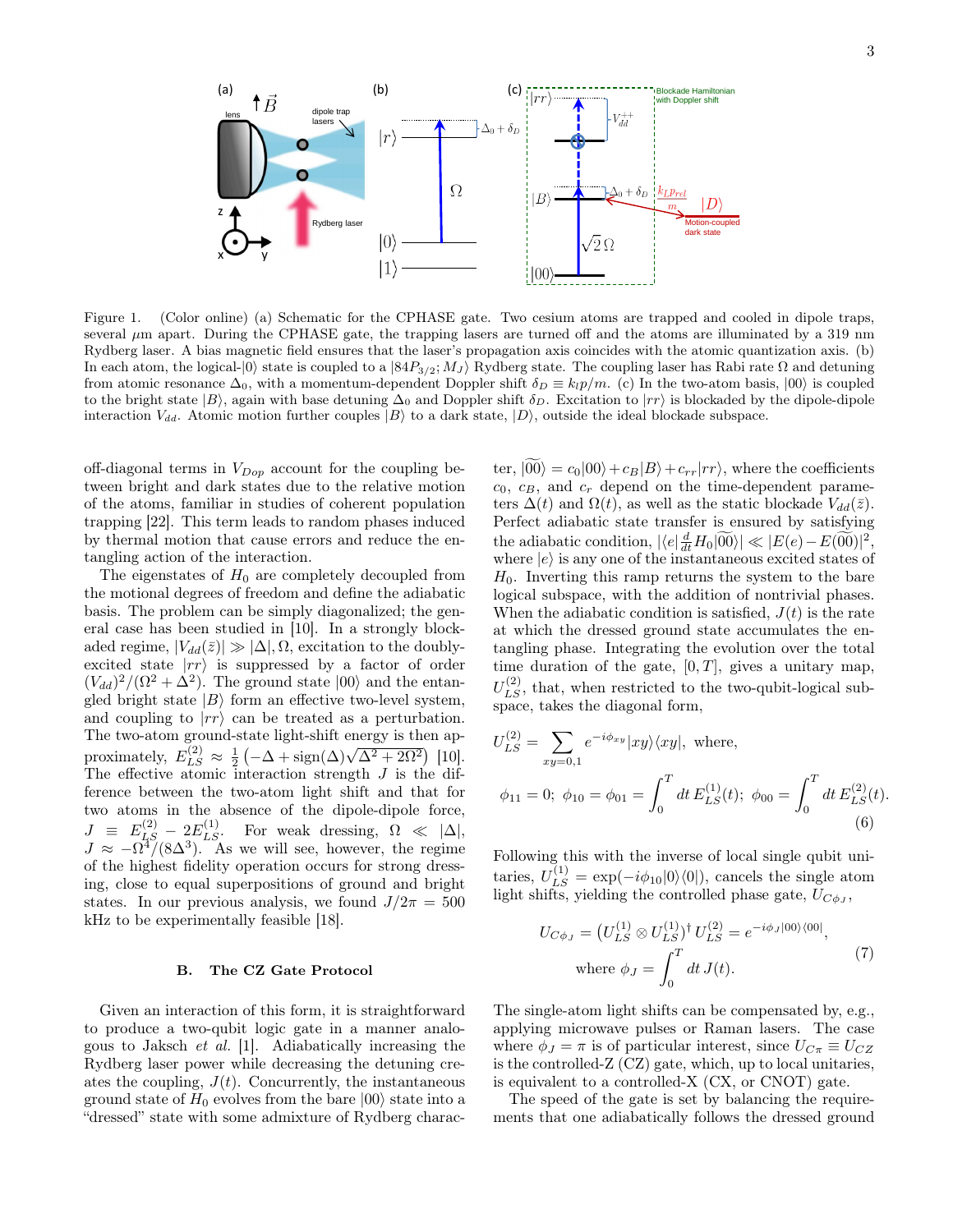state of the Hamiltonian during the implementation of the gate while avoiding the errors that accumulate over time. One fundamental source of such errors is the finite lifetime of the Rydberg state,  $\Gamma^{-1}$ . Decay of  $|r\rangle$  will not only dephase the qubits, but with high probability optically pump them into magnetic sublevels outside the computational space, so we treat this as loss. This effect can be described as the action of a non-Hermitian, effective Hamiltonian with an imaginary part to the detuning:  $\Delta \rightarrow \Delta - i\Gamma/2$ . Over the full duration T of a gate, such loss will reduce the trace of the density matrix. For a large detuning, the interaction strength scales as  $J \sim -\Omega^4/\Delta^3$ , while the decay rate due to absorption of a photon and decay of the Rydberg state scales as  $\gamma \sim \Omega^2 \Gamma / \Delta^2$ . This implies that it is not advantageous to remain in the large detuning limit, but to instead adiabatically sweep to resonance, where the dressing is maximum, while simultaneously avoiding, to the maximum degree possible, double excitation of two atoms into the Rydberg state.

The shape of the laser pulse can strongly influence the speed at which one can perform the gate while remaining adiabatic; finding the optimal pulse shape for a given control goal is an area of active research (see, e.g. [\[23\]](#page-8-20)). For a sufficiently large energy gap between the dressed ground and excited states, the the adiabatic time scale can be small compare to the time scales for decoherence, such as the finite Rydberg lifetime. In this case, one can remain adiabatic solely by rounding the edges of an essentially square-topped pulse and have minimal impact on gate time. In the opposite limit, when the energy gap is not very large compared to other decoherence rates, to achieve very high levels of adiabaticity one might require a more triangular pulse, where laser power increases slowly until half the desired phase is accumulated at which point the process is reversed. The parameter ranges we explored fell between these two extremes where adiabaticity was one of a few limiting factors on the gate's speed and fidelity. An example simulation of the time dependent Schrödinger equation in the absence of decoherence is shown in Fig. [\(2\)](#page-3-0) for the following parameters: pulse rise time  $1 \mu s$ , Rabi frequency sweep  $\Omega/2\pi = 0 \rightarrow 3$  MHz, detuning sweep  $\Delta/2\pi = 6 \rightarrow 0$ MHz, Rydberg decay rate  $\Gamma/2\pi=3.7$  kHz, and interatomic separation  $\bar{z} = 5 \mu \text{m}$ . These parameters produce a blockade shift of  $V_{dd}(\bar{z})/2\pi \approx -6.4$  MHz, giving an interaction strength of  $J/2\pi \approx 1.8$  MHz at full power. For this example, the populations are highly adiabatic; approximately 99.5% of the original population returns to the ground state.

The method described produces a high-fideity CPHASE gate when errors due to motional effects are neglected. To account for the motional degrees of freedom, we must consider the near-degenerate manifold of



<span id="page-3-0"></span>Figure 2. (Color online) Pulse shape and bare state populations over the course of a gate with experimentally feasible parameters: pulse rise time  $1 \mu s$ , Rabi frequency sweep  $\Omega/2\pi = 0 \rightarrow 3$  MHz, detuning sweep  $\Delta/2\pi = 6 \rightarrow 0$  MHz, Rydberg decay rate  $\Gamma/2\pi=3.7$  kHz (blackbody limited lifetime), and interatomic separation  $r = 5 \mu m$ . As the laser turns on and is tuned to resonance, the bare ground state (red) is dressed by admixing significant bright state (blue) population, while the blockaded  $|rr\rangle$  state (green) remains mostly unpopulated. Adiabaticity and available interaction strength set comparable constraints in this case, so that the laser pulse shape that best achieves the desired evolution is neither square-topped nor triangular.

dressed ground states, all with the same electronic character but different momenta,  $|00\rangle \otimes |p_{rel}, P_{cm}\rangle$ . The perturbative effects of motion are described by  $H_1$ , Eq. [\(4\)](#page-1-1). For a gate performed for atoms in free flight, the finite momentum spread of the atoms leads to two types of errors corresponding to the two terms in  $V_{dop}$ , Eq. [\(5\)](#page-1-2). First, the perturbation of the energy,

<span id="page-3-1"></span>
$$
\langle \widetilde{00} | V_{Dop} | \widetilde{00} \rangle = \frac{k_L P_{cm}}{2m} (|c_B|^2 + 2|c_{rr}|^2), \tag{8}
$$

leads to a momentum-dependence of the light shift. This in turn leads to a momentum-dependence of the phase accumulated over the course of the gate, which manifests as decoherence after averaging over motional degrees of freedom. Second, the off-diagonal terms,  $\langle D|V_{dd}|00\rangle$ , transfer population from the ideal dressed ground states into electronic dark states, potentially causing qubit loss as well as decoherence.

An adiabatic gate is naturally robust against some of these motional noise sources. Specifically, the dressed ground manifold is "protected" from the excited dressed states by an energy gap,  $\Delta E \approx \sqrt{\Delta^2 + \Omega^2}$ , and by design, we assume that the laser intensity is turned on slowly enough to stay adiabatic given this gap. As long as  $|\langle e|H_1|00\rangle| \ll |\Delta E|$ , averaged over the atomic thermal distribution and for all excited states  $|e\rangle$ , any timedependent sweep of the laser parameters that is adiabatic for  $H_0$  will also be adiabatic for  $H_0 + H_1$ . Since  $H_1$  does not significantly affect adiabaticity, we can completely characterize its effects by examining its action on the dressed ground subspace. By guaranteeing that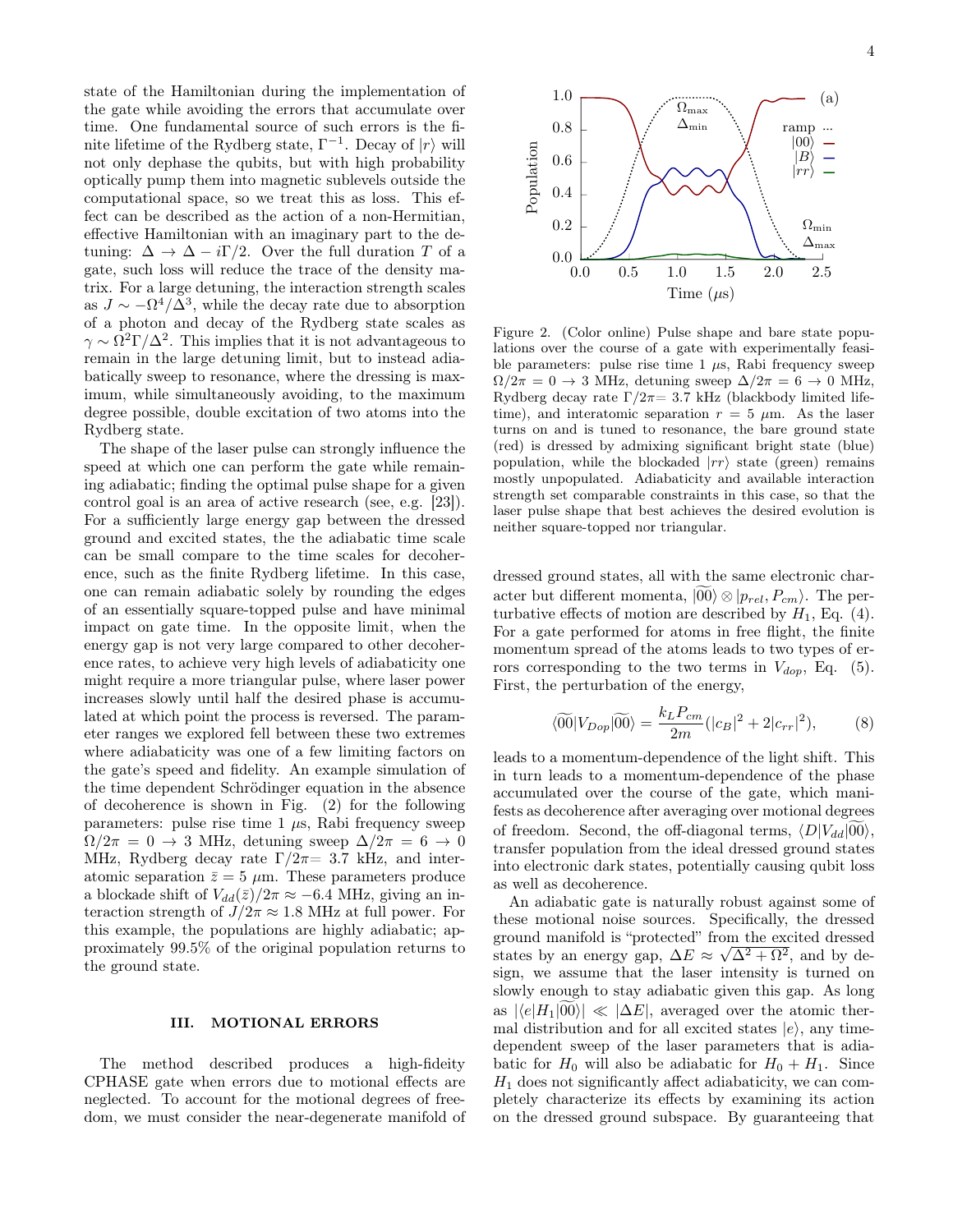we remain in a dressed ground state, we make the gate robust against errors that couple the system to states outside the desired 3-level space,  $\{|00\rangle, |B\rangle, |rr\rangle\}$ . The off-diagonal bright-dark coupling is such an error, so its effects are largely suppressed. The Doppler shift, on the other hand, is not suppressed and remains a major source of error, even for cold atoms.

To ensure that Doppler errors are also suppressed, we can make use of a "Doppler-free" configuration. We can achieve this through the addition of the light-shifts from counter-propagating laser-beams on two Rydberg transitions such that the Doppler shift cancels to first order in p. Consider counter-propagating lasers with opposite helicity,  $\sigma_{+}/\sigma_{-}$ , tuned to address two different sublevels in the Rydberg manifold (see Fig. [3\)](#page-5-0),

<span id="page-4-0"></span>
$$
\sigma_{+}: |0\rangle = |6S_{1/2}, F = 4, m_{F} = 0\rangle
$$
  
\n
$$
\rightarrow |r_{1}\rangle = |84P_{3/2}, m_{J} = 3/2\rangle |I = 7/2, m_{I} = -1/2\rangle
$$
  
\n
$$
\sigma_{-}: |0\rangle = |6S_{1/2}, F = 4, m_{F} = 0\rangle
$$
  
\n
$$
\rightarrow |r_{2}\rangle = |84P_{3/2}, m_{J} = -3/2\rangle |I = 7/2, m_{I} = +1/2\rangle
$$
  
\n(9)

Note, we choose a  $nP_{3/2}$  Rydberg multiplet because this has much larger oscillator strength than the corresponding  $nP_{1/2}$  mutiplet [\[24\]](#page-8-21). We can suppress the coupling of the  $m_F = 0$  ground state to the  $m_J = \pm 1/2$  sublevels with a sufficiently large Zeeman shift so that those transitions remain well off resonance (e.g.  $B \approx 10 \text{ G}$ ). Because the two beams are differently detuned and orthogonally polarized, we avoid standing waves in intensity and polarization.

Given the couplings in Eq.  $(9)$ , we can write the singleatom Hamiltonian as in Eq. [\(1\)](#page-1-3),

<span id="page-4-1"></span>
$$
H_A = \frac{p^2}{2m} - \Delta(|r_1\rangle\langle r_1| + |r_2\rangle\langle r_2|)
$$
  
+ 
$$
\left(\frac{\Omega_1}{2} e^{ik_L z} |r_1\rangle\langle 0| + \frac{\Omega_2}{2} e^{-ik_L z} |r_2\rangle\langle 0| + h.c.\right).
$$

Including counter-propagating laser beams doubles the incident power, so in order to make a fair comparison to a single laser beam we will assume that  $\Omega_1^2 = \Omega_2^2 = \Omega^2/2$ . In such a configuration, there are coupled and uncoupled excited states for the each of the atoms  $|r_{+}\rangle \equiv (\Omega_1|r_1\rangle \pm$  $\Omega_2|r_2\rangle/\Omega$ . As before, we can go to a comoving frame, yielding the single atom Hamiltonian

$$
H_A = \frac{p^2}{2m} - \Delta \left( |r_+\rangle\langle r_+| + |r_-\rangle\langle r_-| \right)
$$
  
+ 
$$
\frac{k_L p}{m} \left( |r_-\rangle\langle r_+| + |r_+\rangle\langle r_-| \right) + \frac{\Omega}{2} \left( |r_+\rangle\langle 0| + |0\rangle\langle r_+| \right)
$$
  
(10)

For this configuration, as in Eq. [\(4\)](#page-1-1), we can split the two-atom Hamiltonian into  $H_0$  for "frozen atoms" and a perturbation  $H_1$  due to motion. Thus,

$$
H_0 = H_A \otimes 1 + 1 \otimes H_A + V_{dd}
$$
  
\n
$$
= -\Delta(0) \sum_{i=\pm} (|B_i\rangle\langle B_i| + |D_i\rangle\langle D_i|)
$$
  
\n
$$
+ \sum_{i,j=\pm} (V_{dd}^{ij}(\bar{z}) - 2\Delta(0)) |r_i r_j\rangle\langle r_i r_j|
$$
  
\n
$$
+ \frac{\sqrt{2}\Omega}{2} (|B_+\rangle\langle 00| + |r_+ r_+\rangle\langle B_+| + h.c.)
$$
  
\n
$$
+ \frac{\Omega}{2} [(|r_- r_+\rangle + |r_+ r_-\rangle)\langle B_-|
$$
  
\n
$$
+ (|r_- r_+\rangle - |r_+ r_-\rangle)\langle D_-| + h.c.
$$

$$
H_1 = T + V = \frac{P_{cm}^2}{4m} + \frac{p_{rel}^2}{m} + \frac{k_L P_{cm}}{2m} (\sigma_x^r \otimes 1 + 1 \otimes \sigma_x^r)
$$
  
+ 
$$
\frac{k_L p_{rel}}{m} (\sigma_x^r \otimes 1 - 1 \otimes \sigma_x^r)
$$
  
+ 
$$
\sum_{i,j=\pm} \frac{dV_{dd}^{ij}}{dz} (z - \bar{z}) |r_i r_j \rangle \langle r_i r_j |.
$$

Here, we have defined the Pauli- $x$  operators acting in Rydberg states to be  $\sigma_x^{(r)} \equiv |r-\rangle\langle r_+|+|r_+\rangle\langle r_-|$  as well as the bright and dark states, $|B_{\pm}\rangle \equiv (|r_{\pm} 0\rangle + |0 r_{\pm}\rangle)/$ ان⊔<br>∕  $\langle \epsilon \rangle \equiv \left( |r_{\pm} 0 \rangle + |0 r_{\pm} \rangle \right) / \sqrt{2}$ and  $|D_{\pm}\rangle \equiv (|r_{\pm} 0\rangle - |0 r_{\pm}\rangle)/\sqrt{2}$ . The effect of gradient forces now depends in the dipole-dipole potential for the different Rydberg states,  $V_{dd}^{ij}(z) = \langle r_i | V_{dd}(z) | r_j \rangle$ .

We see that for the counter-propagating  $\sigma_{+}/\sigma_{-}$  geometry,  $H_0$  is block diagonal in the electronic degrees of freedom as well as diagonal in p. The states  $|00\rangle$ ,  $|B_{+}\rangle$ , and  $|r_+r_+\rangle$  form a block described by our desired 3-level blockade Hamiltonian, while  $|B_-\rangle$ ,  $|D_-\rangle$ ,  $|r_+, r_-\rangle$ , and  $|r_-, r_+\rangle$  form a separate block; the state  $|D_+\rangle$  is completely uncoupled from all other states. The terms in V arising from the Doppler shift scale as  $k_L p \sigma_x^r/m$ , but because this coupling is off-diagonal, its effect will manifest as a second order perturbation to the energies of  $|B_{+}\rangle$ and  $|r_+r_+\rangle$ . This counter-propagating laser configuration can thus be considered as "Doppler-free" to first order. By contrast, with a single laser beam,  $\langle B|V|B \rangle$  was nonzero, leading to contributions to the dressing energy that are first order in the Doppler shift. To zeroth order in p, our scheme only involves the states in the  $3 \times 3$ ideal block; the other states are only included through perturbations. Restricting  $H_0$  to this subspace leaves

$$
H_0 = V_{dd}^{++}(z)|r_+r_+\rangle\langle r_+r_+| - \Delta\Big(|B_+\rangle\langle B_+| + 2|r_+r_+\rangle\langle r_+r_+|\Big) + \frac{\sqrt{2}|\Omega|}{2}\Big(|B_+\rangle\langle 00| + |00\rangle\langle B_+| + |r_+r_+\rangle\langle B_+| + |B_+\rangle\langle r_+r_+|\Big),
$$
\n(12)

a Doppler-free Hamiltonian (see Fig. [1\)](#page-2-0).

.

The ability to suppress motional error via this Dopplerfree configuration is a key benefit of the adiabatic gate approach. For comparison, consider the effects of the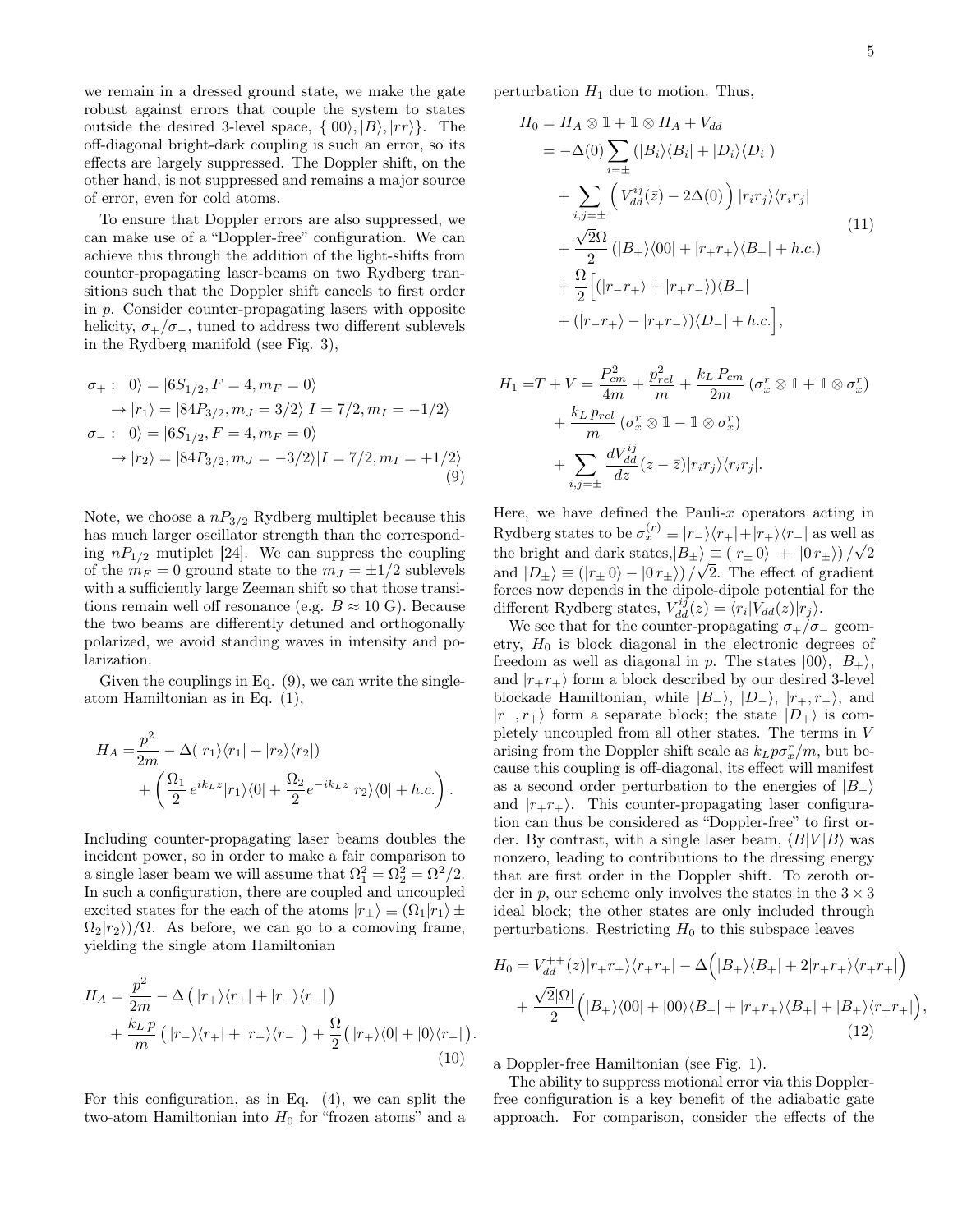

<span id="page-5-0"></span>Figure 3. (Color online) (a) Schematic for the "Doppler-free" configuration. Two cesium atoms are trapped and cooled in dipole traps, several  $\mu$ m apart. During the CPHASE gate, the trapping lasers are turned off and the atoms are illuminated by two counterpropagating, 319 nm Rydberg lasers. The two Rydberg lasers have opposite circular polarizations, so they couple the atoms to orthogonal magnetic sublevels of the Rydberg manifold. Both Rydberg lasers propagate along the interatomic separation axis; a bias magnetic field ensures that this coincides with the atomic quantization axis. (b) In each atom, counterpropagating lasers couple the logical- $|0\rangle$  state to the  $m_J = \pm \frac{3}{2}$  magnetic sublevels of the  $|84P_{3/2}\rangle$  Rydberg manifold. The two Lasers have the same Rabi rate  $\Omega/\sqrt{2}$  and detuning from resonance  $\Delta_0$ , but experience opposite Doppler shifts,  $\delta_D \equiv k_L p/m$ . Zeeman splitting should be made large enough that coupling to  $m_J = \pm \frac{1}{2}$  can be neglected. (c) In the two-atom basis, the states  $|00\rangle$ ,  $|B_{+}\rangle$ , and  $|r_+r_+\rangle$  are coupled by the ideal blockade Hamiltonian with no Doppler shifts. Instead, motional noise manifests as a coupling to the dark states  $|D_-\rangle$  and  $|B_-\rangle$ . Because  $|D_-\rangle$  and  $|B_-\rangle$  are outside the ideal adiabatic basis, we can suppress the effects of this coupling through adiabatic evolution.

same error Hamiltonians on a gate protocol based on fast pulses [\[6\]](#page-8-4). Such a gate involves the application of resonant lasers on one atom at a time in a series of unitary evolutions:  $a \pi$ -pulse excites a control qubit in one logical state to the  $|r\rangle$  state followed by a 2π-pulse applied to the target qubit; the control qubit is then de-excited by another  $\pi$ -pulse. During its time  $T = 2\pi/\Omega$  in the Rydberg state, the control qubit freely evolves, resulting in a phase accumulation due to the Doppler shift,  $\exp(-2\pi i \frac{k_L p}{m\Omega})$ . This error is first-order in  $p$ , as in the single-laser adiabatic protocol. Using the counter-propagating  $\sigma_{+}/\sigma_{-}$ laser geometry, the situation is similar, except that now each atom evolves according to the Hamiltonian  $H_A$ , Eq. [\(10\)](#page-4-1). During the time  $T$  the off-diagonal terms of the Hamiltonian cause the control qubit to evolve from  $|r_+\rangle$  to  $\cos(2\pi \frac{k_L p}{m\Omega})|r_+\rangle + \sin(2\pi \frac{k_L p}{m\Omega})|r_-\rangle$ . Any population transferred to  $\overline{|r_{-}\rangle}$  will be uncoupled from the de-exciting  $\pi$ -pulse, and this leads loss of probability amplitude that is first-order in  $p$ . The fast pulse scheme cannot be made "Doppler-free" to first order. In contrast, adiabatic evolution suppresses population transfer to states outside the  $3\times3$  ideal block, so this population loss is greatly reduced; it only manifests as a second-order energy perturbation, which leads to errors a factor of  $\sim \frac{k_L p}{m\Omega}$  smaller.

In addition to the effect of finite momentum spread, recent work has shown that the Rydberg interaction itself can lead to further two-body decoherence when the blockade is imperfect [\[25\]](#page-8-22). Because the dipole-dipole energy  $V_{dd}$  varies with interatomic distance, it can produce an interatomic force when the system is in  $|rr\rangle$ . In our case, the effect of the force is captured by  $V_{grad}$ , Eq. [\(5\)](#page-1-2), which does not change in the Doppler-free geometry. The perturbation on the dressed ground state is

 $\langle \widetilde{00}|V_{grad}|\widetilde{00}\rangle = |c_{rr}|^2 \frac{dV_{dd}}{dz}(z-\bar{z}),$  leads to a displacement on the relative momentum of atoms in this state,  $\delta p_{rel}$  =  $\int_{}^{T}$  $\int_{0}^{T} |c_{rr}(t)|^2 \frac{dV_{dd}}{dz} dt$ . Higher order perturbations take the system out of its dressed ground state to some excited state  $|e\rangle$ ; as long as the evolution remains adiabatic, they are suppressed by an extra order of  $|\langle e|V_{grad}|\widetilde{00}\rangle|/\Delta E$ . For a near "perfect blockade," where  $|V_{dd}| \gg \Delta$ ,  $\Omega$ , and  $c_{rr} \approx 0$ , this force can be neglected entirely.

#### IV. SIMULATED GATE FIDELITIES

To evaluate the performance of the gate, we use as our metric the fidelity to produce the desired output given an input of all the logical states,  $|\psi_0\rangle = (u_H \otimes u_H) |00\rangle$ , where  $u_H$  is the Hadamard gate. This fidelity  $\mathcal{F} = \langle \psi_{tar} | \rho_{out} | \psi_{tar} \rangle$ , where  $|\psi_{tar}\rangle$  is the target state obtained through a combination of local unitaries and an ideal CZ gate,  $|\psi_{tar}\rangle = U_{CZ}|\psi_0\rangle = \frac{1}{2}(|11\rangle + |10\rangle + |01\rangle - |00\rangle),$  while  $\rho_{out}$  is the actual state in the logical space produced in the presence of the error sources described above: nonadiabatic dressing, decay of the Rydberg state, Doppler shift, and dipole-dipole forces for an imperfect blockade,

$$
\rho_{out} = \text{Tr}_{\text{ext}} \left[ e^{-i|00\rangle\langle 00|\otimes \delta p_{rel} z} U_{\text{eff}} \left( |\psi_0\rangle\langle\psi_0| \otimes \rho^{\text{ext}} \right) U_{\text{eff}}^{\dagger} \right] \times e^{i|00\rangle\langle 00|\otimes \delta p_{rel} z} \right].
$$
\n(13)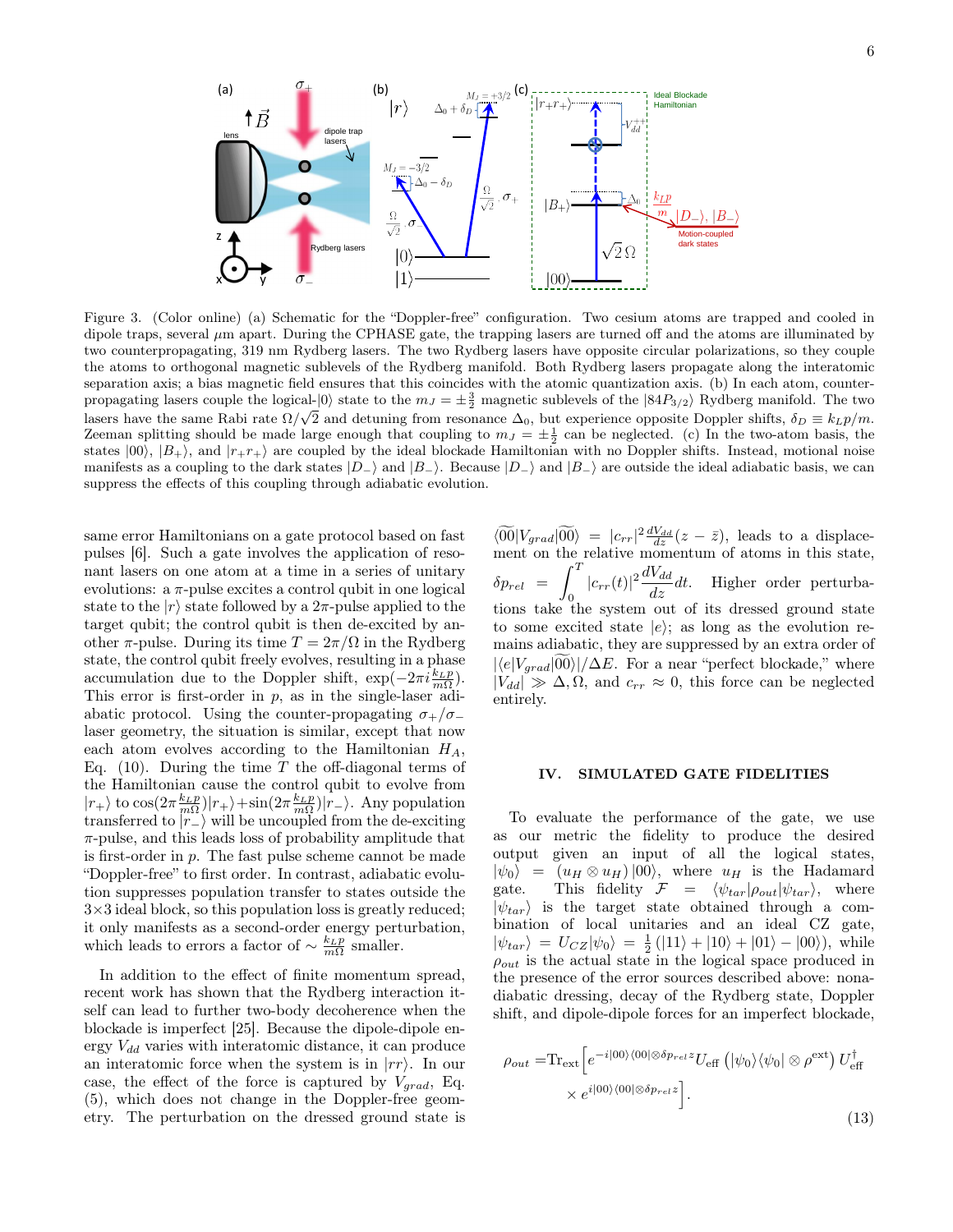

<span id="page-6-2"></span>Figure 4. (Color online) Simulated gate error rates  $(1-\mathcal{F})$  as a function of adiabatic ramp time. The upper pair of curves were generated with the parameters given in Fig. [2,](#page-3-0) while the lower curves used a higher Rabi rate for the exciting laser. Ignoring interatomic forces but including all other errors (green triangles), the higher Rabi rate improves both gate speed and fidelity. Including interatomic forces (red circles), any gain in fidelity from the increased speed is offset by stronger forces owing to a larger  $|rr\rangle$  population when the blockade is imperfect. This suggests that beyond a certain threshold, increased laser power requires a commensurately stronger blockade interaction in order to improve fidelity.

Here  $\rho^{\text{ext}}$  is the thermal state associated with the "external" (motional) degrees of freedom,  $\delta p_{rel}$  is the total momentum displacement caused by the dipole force, and  $U_{\text{eff}}$  is the total effective action of the gate including all decoherence sources other than the dipole-dipole force. It is nonunitary due to the non-Hermitian Hamiltonian arising from decay of the Rydberg state and thus we treat the map as generally non-trace-preserving. We are able to separate out the effects of the dipole force through a first-order Baker-Campbell-Hausdorff expansion; since  $H_0$  commutes with momentum displacements, all higherorder terms will scale as the products of already small error Hamiltonians and can be ignored. Because  $U_{\text{eff}}$  does not couple different logical states, it is convenient to expand  $\mathcal F$  in the logical basis, giving

<span id="page-6-0"></span>
$$
\mathcal{F} = \frac{1}{4} \sum_{x,y,x',y'} (-1)^{\delta_{xy,00} - \delta_{x'y',00}} \langle xy | \rho_{out} | x'y' \rangle \qquad (14)
$$

where  $|xy\rangle$  are over the two-qubit logical states.

To understand the effects of atomic motion on gate errors, consider the contribution to the fidelity from each of the matrix elements in Eq. [\(14\)](#page-6-0) under the assumption of perfect adiabatic evolution of the dressed states. When both atoms are in the logical-1 state, we assume no coupling to the laser, and thus there is no error contribution from  $\langle 11|\rho_{out}|11\rangle$ . When both atoms are in the logical-0 state, both photon scattering and motional effects come into play. Motional dephasing has no effect on populations, only photon scattering contributes error on the diagonal terms of  $\rho_{out}$ ,

$$
\langle \widetilde{00} | \rho_{out} | \widetilde{00} \rangle = \frac{1}{4} e^{-\gamma T}, \qquad (15)
$$

where the factor  $e^{-\gamma T}$  accounts for loss due to the finite lifetime of the Rydberg state  $\gamma T =$  $\Gamma \int_0^T (|c_B(t')|^2 + 2|c_{rr}(t')|^2) dt'$ . On the other hand, the off-diagonal terms are affected by both loss and dephasing, leaving

<span id="page-6-1"></span>
$$
\langle 11|\rho_{out}|\widetilde{00}\rangle = -\frac{1}{4}e^{-\gamma T/2}\int dP_{cm}dp_{rel} \, e^{-i\phi_{Dop}}
$$

$$
\times \langle P_{cm}, p_{rel}|\rho^{ext}|P_{cm}, p_{rel}\rangle
$$

$$
= -\frac{1}{4}e^{-\gamma T/2}\int dP_{cm}dp_{rel} \, e^{-i\phi_{Dop}}\frac{e^{-\frac{P_{cm}^2}{4\Delta p_{th}^2}}e^{-\frac{p_{rel}^2}{\Delta p_{th}^2}}}{4\pi\Delta p_{th}^2}.
$$
(16)

We have assumed a thermal state of motion associated with the initial trapped atom of mass  $m$  with mean vibrational quantum number  $\bar{n}$ , with  $\Delta p_{th}^2 = (\bar{n} + 1/2)m\omega_{osc}$ , and used the fact that the Doppler effect is diagonal in the momentum representation. The additional phase,  $e^{-i\phi_{Dop}}$ , is due to perturbation of the dressed ground state energy arising from the Doppler shift,

$$
\phi_{Dop}(P_{cm}, p_{rel}) \equiv \int_0^T \left( \langle 0 \widetilde{0}(t') | V_{Dop} | 0 \widetilde{0}(t') \rangle \right. \\
\left. + \sum_e \frac{\left| \langle e | V_{Dop} | 0 \widetilde{0}(t') \rangle \right|^2}{\langle 0 \widetilde{0}(t') | H_0 | 0 \widetilde{0}(t') \rangle - \langle e | H_0 | e \rangle} \right) dt'.
$$
\n(17)

With a single coupling laser the correction to the light shift, Eq.  $(8)$ , is first order in p, and Eq.  $(16)$ can be integrated analytically. This leads to a reduction in the fidelity of order  $e^{-(\bar{n}+1/2)\eta^2(\omega_{osc}T)^2}$ , where  $\eta = \sqrt{E_{recoil}/\hbar \omega_{osc}}$  is the Lamb-Dicke parameter. For example, using the parameters in Fig. [2](#page-3-0) and  $\bar{n} = 5$ , we find that the  $\langle 11|\rho_{out}|00\rangle$  coherence is reduced to ~ 0.90 of its original value due to Doppler effects - an order of magnitude more decoherence than from any other source. In contrast, with the Doppler-free configuration, the first order correction vanishes, thereby strongly suppressing the effect of the Doppler shift. The  $|01\rangle$  and  $|10\rangle$  states experience similar Doppler perturbations to their single atom light shifts, which are generally different from the light shifts on  $|00\rangle$ . This means that the coherences between  $\{|01\rangle, |10\rangle\}$  and  $\{|11\rangle, |00\rangle\}$  are also significantly reduced by Doppler effects, and the Doppler-free configuration likewise suppresses these decoherences.

The effect of the dipole-dipole force is seen in the coherences  $\langle xy|\rho_{out}|00\rangle$ , where  $xy \neq 00$ . Because atoms in  $|00\rangle$  will experience a relative momentum kick when the blockade is imperfect and they are both excited into the Rydberg state, this local basis state will contain "which way" information relative to the other basis states. Tracing over the the motional degrees of freedom, this leads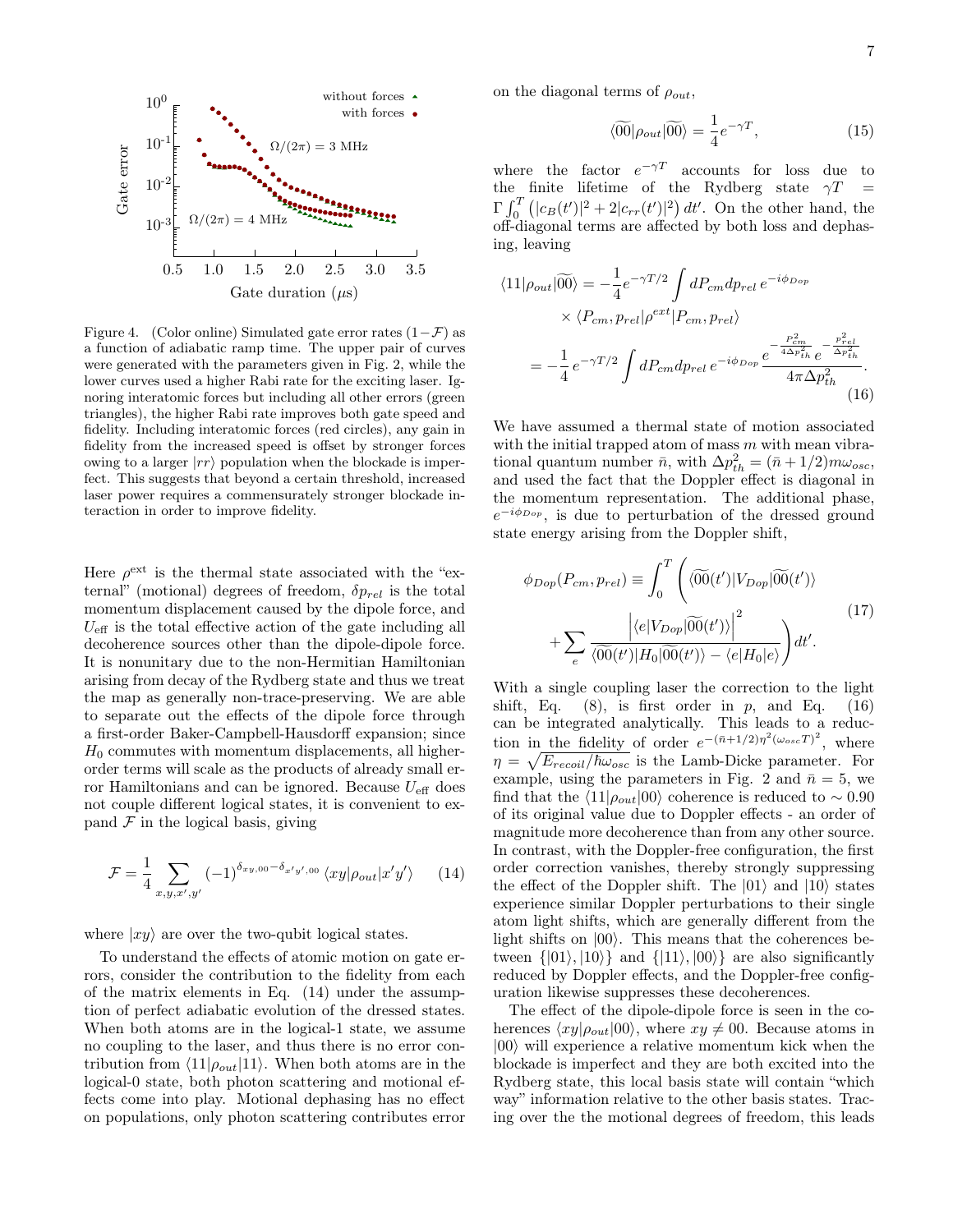

<span id="page-7-1"></span>Figure 5. (Color online) Simulated gate error rates  $(1 - \mathcal{F})$ as a function of adiabatic ramp time. For comparison, the red triangle curve ignores motional effects and includes errors due solely to diabatic transitions and finite Rydberg lifetime. For ramp times significantly below 1  $\mu$ s, all curves predict low fidelities because the gate is not adiabatic. As the ramp time and adiabaticity are increased, other error sources become limiting factors. Including all error sources while using the Doppler-free configuration (blue circles), we can reach error rates of  $\sim 2 \times 10^{-3}$ , with finite blockade strength as the primary fidelity-limiting factor. By contrast, the single-laser configuration (green squares) suffers more than an order of magnitude greater error than its counterparts.

to a reduction of the coherences,

<span id="page-7-0"></span>
$$
\langle xy|\rho_{out}|00\rangle \propto \text{Tr}_{\text{ext}}\left[e^{-i\delta p_{rel}z}\rho_{rel}^{\text{ext}}\right]
$$

$$
= \int dp_{rel}\langle p_{rel} + \delta p_{rel}|\rho_{rel}^{\text{ext}}|p_{rel}\rangle = e^{-\frac{(\bar{n}+1/2)\delta p_{rel}^2}{2M\omega}}.
$$
(18)

Because  $\delta p_{rel}$  scales with  $|rr\rangle$  population, this decoherence provides a strong penalty for increasing the exciting laser power beyond the point of "breaking" the blockade (see Fig. [4\)](#page-6-2). For this reason, strong blockade interactions as well as high Rabi rates will be required to achieve very high fidelities.

Finally, the gate's fidelity is reduced by imperfect adiabatic following. Diabatic transitions during dressing process generally cause both population loss and dephasing for each atom in the  $|0\rangle$  state, so nearly every element of  $\rho_{out}$  is affected. The magnitude of the resulting fidelity loss can be found by numerical simulation.

To calculate the fidelity according to Eq. [\(14\)](#page-6-0), we simulate the evolution according to the (non-Hermitian) time-dependent Schrödinger equation governed by  $H_{eff}$ . This generates the (non trace preserving) evolution  $U_{eff}$ , accounting for errors due to imperfect adiabatic evolution, loss of atoms due to excitation to the Rydberg state, and decoherence due to thermal spread of Doppler shifts. We use the simulated excitation to  $\ket{rr}$  to calculate the relative momentum kick given to atoms due to the dipoledipole force, and from this include the additional decoherence effect described in Eq. [\(18\)](#page-7-0).

As an example, we take the parameters given in Fig. [2.](#page-3-0)

This requires a ramp time on the order of  $1 \mu s$  to stay adiabatic, so that one can perform a CPHASE gate in  $\sim 2.3$  $\mu$ s. Putting together all of the error sources discussed, we calculate a gate infidelity of  $1 - \mathcal{F} \sim 2 \times 10^{-3}$  for the Doppler-free configuration. The gate error arises in small part from the second-order effect of Doppler shifts and finite Rydberg lifetime, but it is dominated by interatomic dipole forces owing to an imperfect blockade (see Fig. [5\)](#page-7-1). By contrast, without the Doppler-free configuration, the same parameters give an infidelity of  $1-F \sim .04$ , almost all of which is due to the spread in Doppler shifts.

## V. CONCLUSION

We have studied a method for robustly implementing a CZ gate between neutral cesium atoms based on adiabatic dressing of the ground state via the Rydberg blockade. The main advantage of this approach is that it strongly suppresses random phases between bright and dark-state superpositions that arise due to atomic motion. In addition, by employing two counterpropagating Rydberg lasers in a  $\sigma_{+}/\sigma_{-}$  configuration, one can eliminate the Doppler shift to first order. All effects of thermal motion then take the form of coupling to a dark state outside the ideal blockade subspace, which is suppressed by an energy gap during adiabatic evolution. When both adiabatic dressing and the Doppler-free configuration are used together, errors from thermal motion are reduced by more than an order of magnitude compared to either strategy used alone.

With motional errors reduced in this way, the main remaining source of error is entanglement between internal and external degrees of freedom due to dipole-dipole forces when the Rydberg blockade is imperfect. Such error is highly nonlinear in laser power; it can be kept small as long as the Rydberg blockade is nearly perfect, but increases rapidly when laser power is increased beyond the point of breaking the blockade. This implies that the available blockade strength sets an upper limit on useful laser power, which in turn limits both the fidelity and speed of the gate. If the blockade shift can be increased by bringing atoms into closer proximity or by the appropriate choice of Rydberg levels, the gate errors will be limited solely by finite Rydberg lifetime.

As a final note, we have considered here gates performed while atoms are untrapped and fall ballistically. Recapturing the atoms after the gate will generally cause the atoms to heat [\[26\]](#page-8-23). This effect is not reflected in our error estimates because it does not affect the fidelity of any one gate, but it could increase decoherence if multiple gates are performed successively with no re-cooling in between. In principle, all of these errors would be substantially reduced in a "magic trap" which traps electronicground-state and Rydberg atoms equivalently [\[27\]](#page-8-24). In that case, cooling the atoms to the vibrational ground state would completely remove Doppler shifts as well as suppress decoherence due to the dipole-dipole force in an